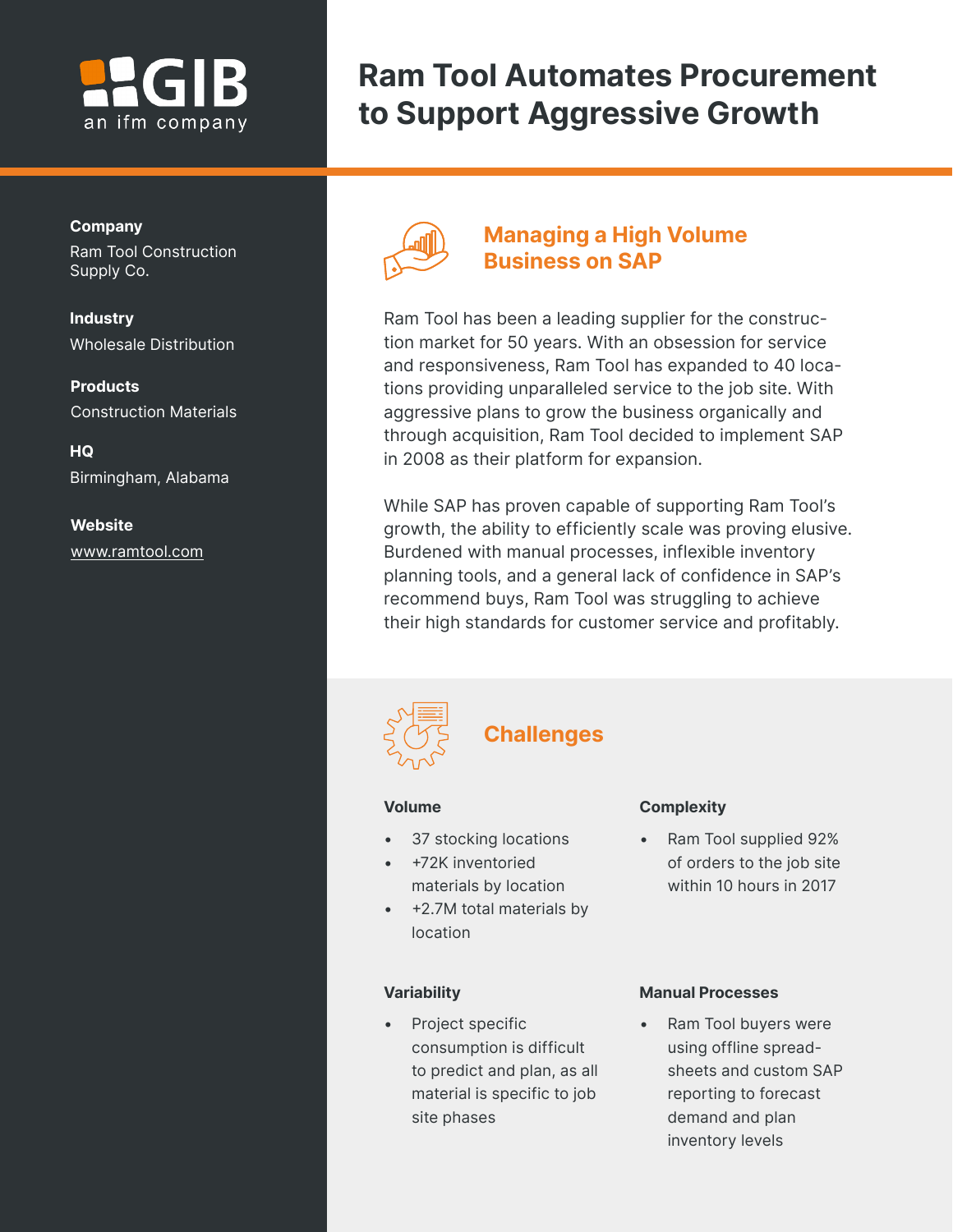# an ifm company

# **Ram Tool Automates Procurement**  to Support Aggressive Growth (cont.)

### **Solutions Considered**

- SAP APO
- SAP IBP
- GIB
- Custom Development

### **Why GIB Was Chosen**

**Performance** Advanced algorithms to plan, execute, optimize and measure

Cost Most affordable solution by a wide margin

#### Risk

Over 400 SAP customers successfully implemented GIB with documented improvements and ROI

### SAP Centric

GIB has the only advanced supply chain tools that run natively in SAP ERP and S/4



## **Requirements for a New Process**

- Automation using advanced algorithms
- Planning and execution inside SAP
- Proactive alerts to prevent customer service issues
- Simple, intuitive user adoption
- Improve purchasing efficiency and effectiveness
- No replication of master data
- No expansion of hardware landscape
- Limited change management for the users
- Affordable

ľ

Despite the struggles with SAP, Ram Tool did not want to burden their employees with adopting and operating another supply chain software platform. Their business is transacted, accounted for, and recorded in SAP, so it stands to reason their supply chain should be planned, executed and optimized in that same system.

## **If the people and data live in SAP, then so should the supply chain tools.**

Ram Tool began their GIB project in October of 2015. By mid-year of 2016, they were live with Forecasting, Inventory Controlling, MRP Operations, and Purchase Optimizer across 32 stocking locations. According to Loafman, "GIB has provided my team with the ability to standardize process, improve efficiency, and impact our bottom-line. We process purchase orders faster and more accurately; this translated to a 8% reduction in stock outs in a very sporadic consumption model. GIB responds quickly to daily sales and keeps my team as close to the pulse of our sales channel as possible."